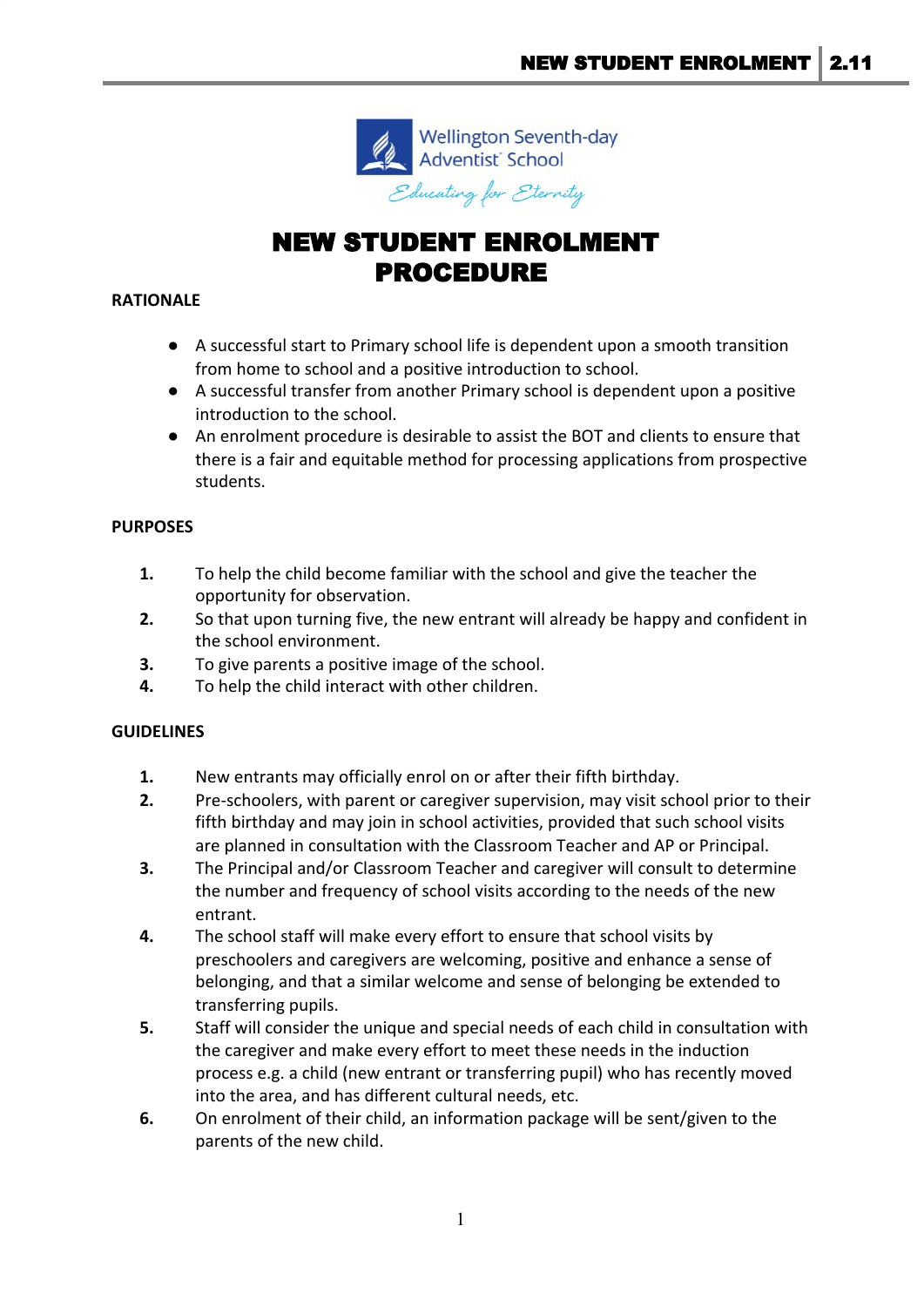## **GENERAL ENROLMENT PROCEDURES**

## **PRE-ENROLMENT**

Pre-enrolment visits for children prior to their 5<sup>th</sup> birthday are encouraged. Visits will help the new entrant children and their parents to adjust to their surroundings with ease and enjoyment.

- 1. Visits can begin 6 weeks prior to the child's  $5<sup>th</sup>$  birthday.
- 2. Parents are to contact the junior class teacher to arrange visits.
- 3. Parents are to accompany their child, but on occasions in the interests of the child and class, it may be best if the child is left without the parent. This will be decided by the teacher and parent.
- 4. No child shall be officially enrolled at this school before the age of 5 years.

# **ADMISSION OF PUPILS**

- The parents/caregivers of new enrolments will be given an enrolment pack which includes an Enrolment form, Confidential School Health Record form and Emergency Contacts details form, which are to be completed and returned to school as soon as possible. A copy of the child's Birth Certificate and Immunisation certificate is retained in the office.
- The Principal and chaplain will meet with the parents to determine preference, and the enrolment must then be approved by the Board.
- The Principal will determine the child's placement in a class.
- The Office Manager will process the student's details using ENROL (the New Zealand wide school student enrolment register system) and also load them into the student management system - eTAP.
- All files and lists will be updated with the new student.
- Any relevant information about the student will be retained and kept in the student's file in the office. This information is also available on eTAP.

### **WITHDRAWALS**

- The ENROL system will notify the school via email if a student has re-enrolled at another school.
- Until that happens, or until the lapse of twenty days of non-attendance, the pupil remains on the school roll.
- When this information is received, the OM will carry out the required actions on ENROL to withdraw the student from our school.
- The teacher will gather any relevant student's work to be forwarded to the appropriate school.
- All lists and files will be updated.

### **RE-ENROLMENT OF STUDENT**

- A child who has been officially withdrawn and subsequently returns is regarded as a new enrolment.
- All admission forms should be completed again.
- The OM will enter the student's details in ENROL which will advise the previous school of the change of details.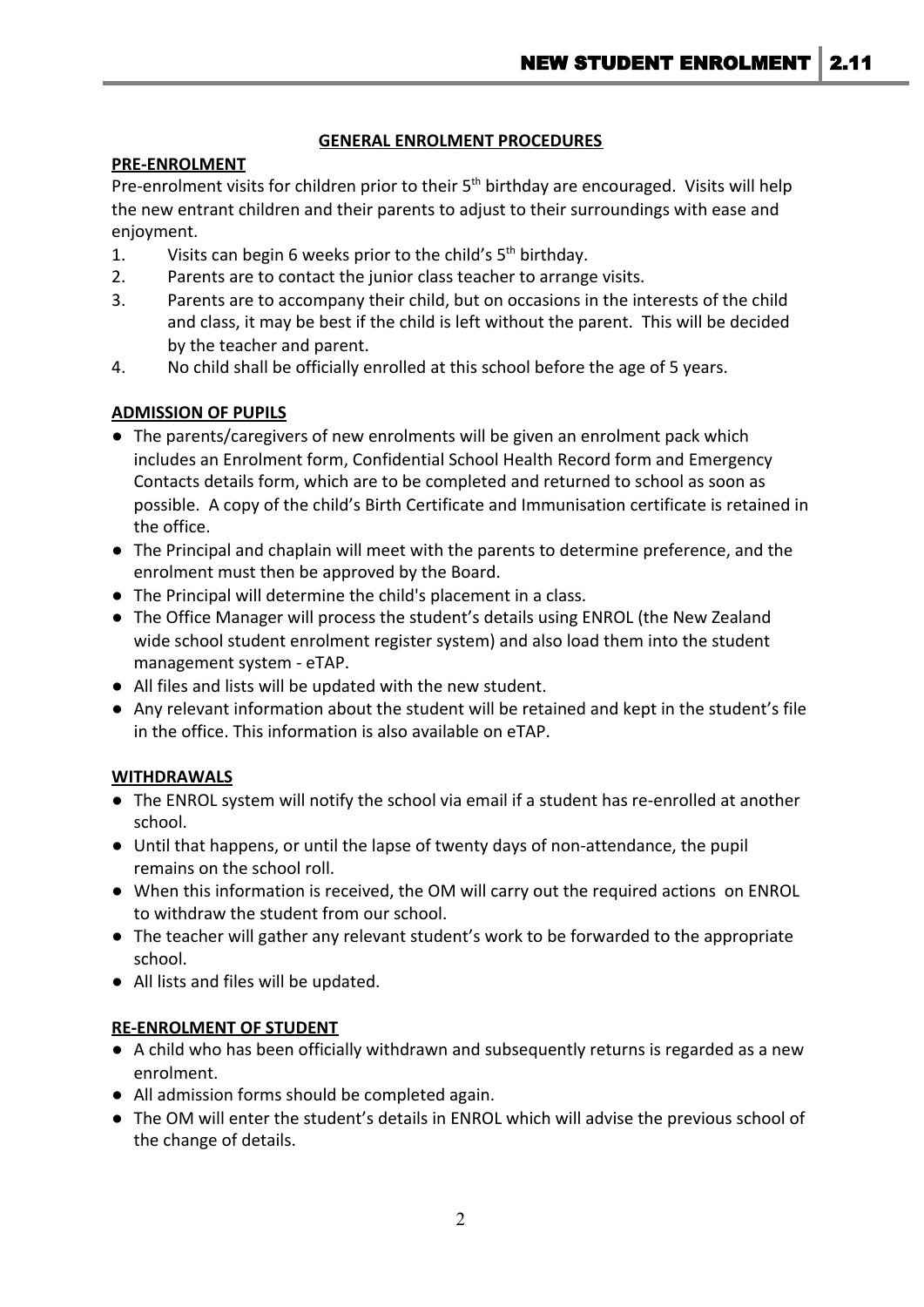● All lists and files will be updated.

#### **STUDENT PLACEMENT**

- Year of schooling measures the number of years of schooling a student has received. A student's year of schooling remains the same for the whole of the school year.
- Students who start after the compulsory starting age of six such as migrant children and children who have been homeschooled will be assigned the same year of school as the majority of students the same age.
- Students who begin school in Terms 2, 3, or 4 will be considered Year 0 and will progress to Year 1 at the beginning of the following year.
- Efforts will be made to balance the classes, taking into consideration year, gender, academic and social factors.
- The Principal is responsible for student placement and may delegate this task to the DP or other senior staff.
- The Principal may make changes to classes during the year. Parents/caregivers are to be consulted if there is any doubt regarding promotion or placement.

# INTEGRATED SCHOOLS STATUTORY ENROLMENT PROCESS

### **IMPLEMENTATION GUIDELINES**

- 1. Enrolment of students will be consistent with legal stipulations and the requirements of the Proprietors.
- 2. The maximum roll of 100 is specified in the Integration Agreement for the school (Supplementary Deed).
- 3. The BOT will accept for enrolment all students who are eligible for enrolment in terms of the integration agreement.
- 4. The BOT requires that the following procedures should be adhered to:
	- Require each applicant to lodge a completed application form.
	- Determine whether the applicant is a preferential or non-preferential student within the meaning of the *Private Schools Conditional Integration Act*. A preferred student is one whose parents or caregivers have "established a particular or general relationship with the special character of the school." The percentage of non-preference students for this school (10% of the total enrolment) is set within the school's integration agreement dated 27<sup>th</sup> January 1994.
	- Establish that the child has reached five years of age on the day they wish to start school.
	- Ensure that the parents or guardians are interviewed by the Principal and that the Principal makes a recommendation to the BoT concerning the applicant.
	- Establish whether the child has special needs and determine whether the school has the resources and teachers to meet those needs.
	- Provide each applicant with written notification as to whether their application has been accepted or rejected.
	- Negotiate specific intake dates during the year, (usually for NE at the start of each term OR at the time of their Fifth Birthday).